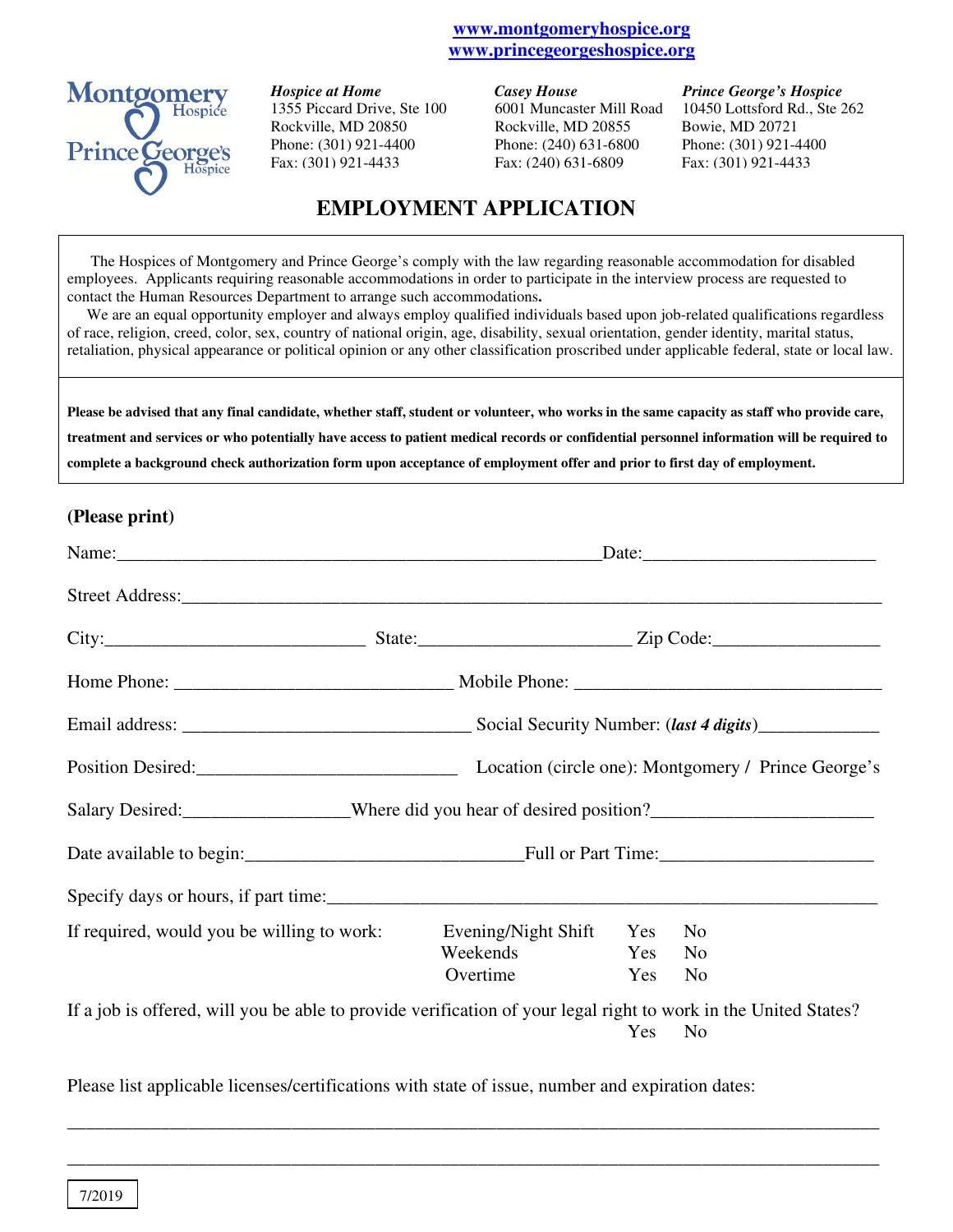## **EDUCATION & TRAINING**

List any educational degrees, programs or courses you have taken which would be helpful for the performance of your job. Include present enrollments.

| Name of School / City & State | <b>Course of Study</b> | <b>Years attended</b> | <b>Degree or Certification</b> |
|-------------------------------|------------------------|-----------------------|--------------------------------|
|                               |                        |                       |                                |
|                               |                        |                       |                                |
|                               |                        |                       |                                |
|                               |                        |                       |                                |
|                               |                        |                       |                                |
|                               |                        |                       |                                |
|                               |                        |                       |                                |
|                               |                        |                       |                                |
|                               |                        |                       |                                |
|                               |                        |                       |                                |
|                               |                        |                       |                                |
|                               |                        |                       |                                |

## **WORK HISTORY**

Please provide information concerning your work history by filling this section out completely. Verified work performed on a volunteer basis may be listed. **List present or most recent jobs first.** Military experience may be included. (If more space is needed, write on a separate page.) You may attach a resume.

| <b>Company Name &amp; Address</b><br><b>Supervisor/Phone</b> | <b>Dates</b><br><b>Employed</b> | <b>Job Title(s) or</b><br><b>Duties</b> | <b>Reason for Leaving</b> |
|--------------------------------------------------------------|---------------------------------|-----------------------------------------|---------------------------|
|                                                              |                                 |                                         |                           |
|                                                              |                                 |                                         |                           |
|                                                              |                                 |                                         |                           |
|                                                              |                                 |                                         |                           |
|                                                              |                                 |                                         |                           |
|                                                              |                                 |                                         |                           |
|                                                              |                                 |                                         |                           |
|                                                              |                                 |                                         |                           |

#### **Please circle the name of any employer or supervisor whom you do** *NOT* **want contacted at this time.**

Please use this space to discuss special skills, talents or attributes which you have acquired that may assist you in the performance of the job for which you are applying:

\_\_\_\_\_\_\_\_\_\_\_\_\_\_\_\_\_\_\_\_\_\_\_\_\_\_\_\_\_\_\_\_\_\_\_\_\_\_\_\_\_\_\_\_\_\_\_\_\_\_\_\_\_\_\_\_\_\_\_\_\_\_\_\_\_\_\_\_\_\_\_\_\_\_\_\_\_\_\_\_\_\_\_\_\_\_\_

\_\_\_\_\_\_\_\_\_\_\_\_\_\_\_\_\_\_\_\_\_\_\_\_\_\_\_\_\_\_\_\_\_\_\_\_\_\_\_\_\_\_\_\_\_\_\_\_\_\_\_\_\_\_\_\_\_\_\_\_\_\_\_\_\_\_\_\_\_\_\_\_\_\_\_\_\_\_\_\_\_\_\_\_\_\_\_